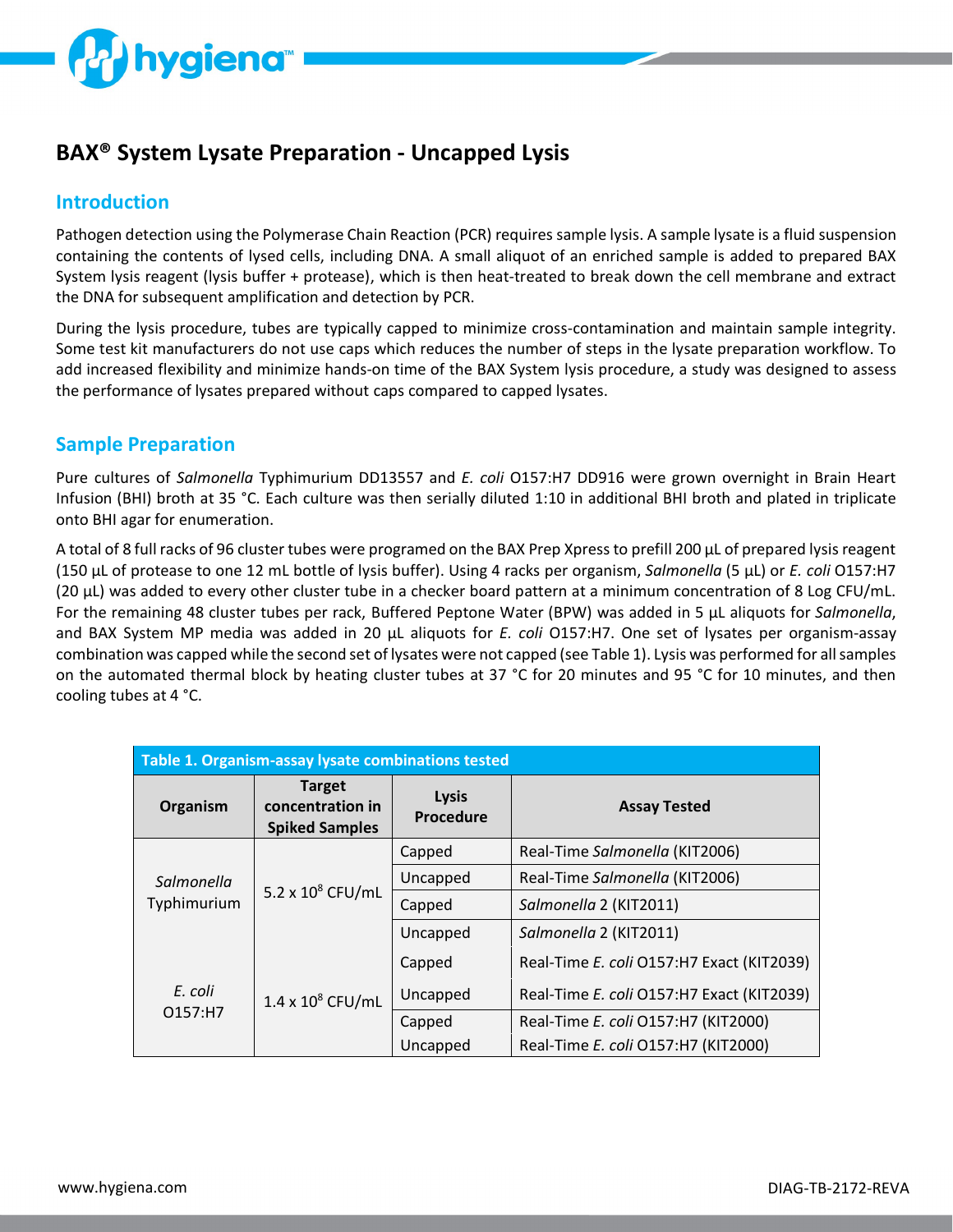## **Testing Method**

Capped and uncapped lysates for each organism were hydrated on Real-Time or standard PCR tablets according to Table 1. All Real-Time PCR tablets were hydrated with 30 µL of the appropriate lysate, sealed with flat optical caps and held for 10 minutes on a chilled (4 °C) PCR cooling block if required. Standard PCR tablets were hydrated with 50 µL of the appropriate lysate and sealed with flat optical caps. All PCR tablets were then loaded into the Q7 instrument and a full process was run according to the instructions in the BAX System User Guide.

#### **Results**

Lysates prepared with and without caps returned the correct BAX System results for each organism. All spiked lysates returned positive results, and all media lysate controls returned negative results indicating no signs of cross contamination. Results are summarized below in Table 2 and Figures 1-4.

| <b>Table 2. Organism-Assay Lysate Results</b> |                                     |                    |                                                |  |  |
|-----------------------------------------------|-------------------------------------|--------------------|------------------------------------------------|--|--|
| Organism                                      | <b>Lysis Procedure-Assay Tested</b> | <b>Spike Level</b> | <b>Results</b><br>(Positives/Total<br>Samples) |  |  |
| Salmonella<br>Typhimurium                     | Capped/Real-Time Salmonella         | Media control      | 0/48                                           |  |  |
|                                               |                                     | Spiked             | 48/48                                          |  |  |
|                                               | Uncapped/Real-Time Salmonella       | Media control      | 0/48                                           |  |  |
|                                               |                                     | Spiked             | 48/48                                          |  |  |
|                                               |                                     | Media control      | 0/48                                           |  |  |
|                                               | Capped/Salmonella 2                 | Spiked             | 48/48                                          |  |  |
|                                               |                                     | Media control      | 0/48                                           |  |  |
|                                               | Uncapped/Salmonella 2               | Spiked             | 48/48                                          |  |  |
| E. coli 0157:H7                               | Capped/Real-Time E. coli O157:H7    | Media control      | 0/48                                           |  |  |
|                                               | Exact                               | Spiked             | 48/48                                          |  |  |
|                                               | Uncapped/Real-Time E. coli O157:H7  | Media control      | 0/48                                           |  |  |
|                                               | Exact                               | Spiked             | 48/48                                          |  |  |
|                                               |                                     | Media control      | 0/48                                           |  |  |
|                                               | Capped/Real-Time E. coli O157:H7    | Spiked             | 48/48                                          |  |  |
|                                               |                                     | Media control      | 0/48                                           |  |  |
|                                               | Uncapped/Real-Time E. coli O157:H7  | Spiked             | 48/48                                          |  |  |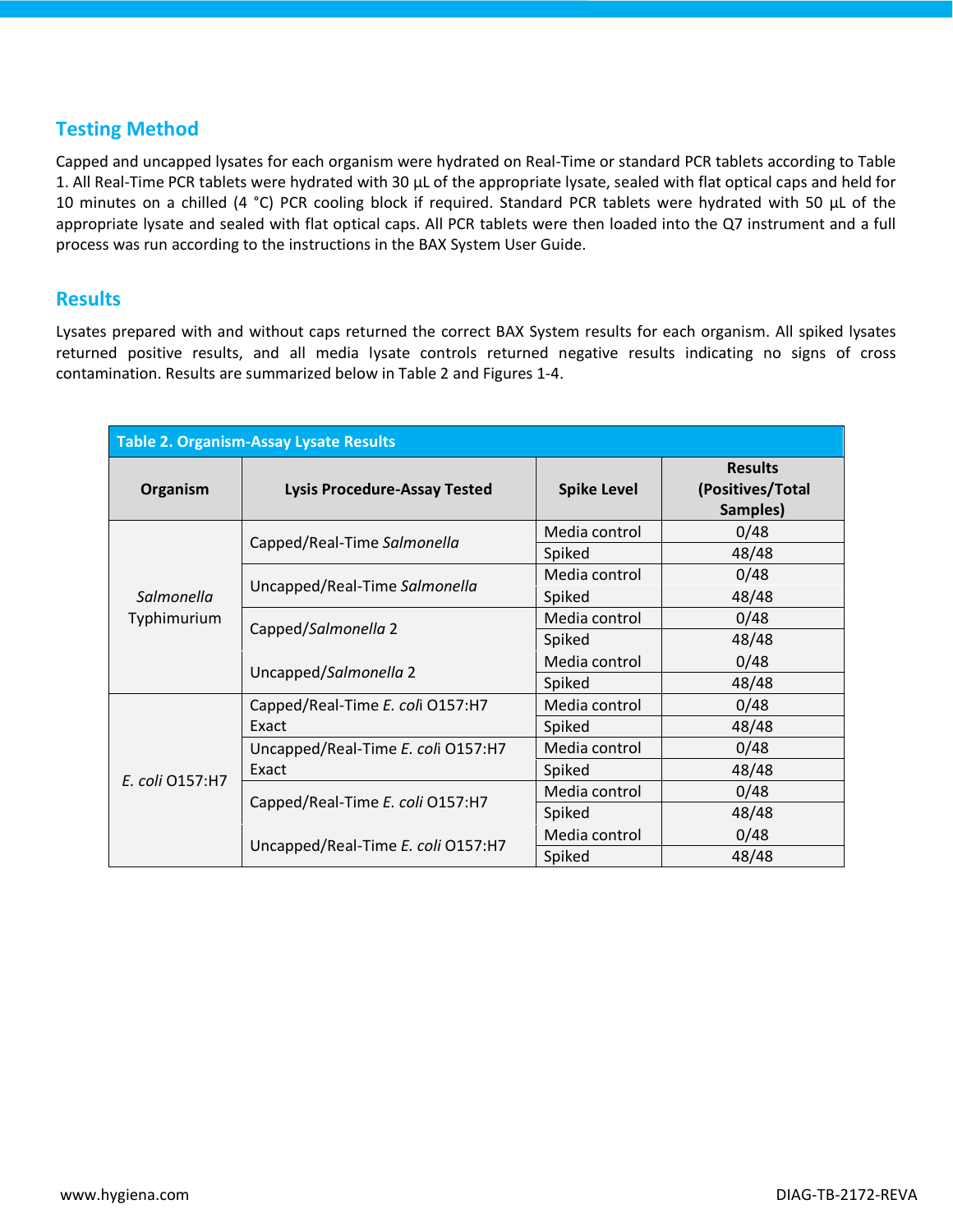#### *Salmonella*

**Figure 1: BAX System Real-Time PCR assay for** *Salmonella* **(KIT2006) Capped (Left) and Uncapped (Right) Lysates**



**Figure 2: BAX System PCR Assay for Salmonella (KIT2011) Capped (Left) and Uncapped (Right) Lysates**



#### *E. coli* **O157:H7**

**Figure 3: BAX System Real-Time PCR Assay for** *E. coli* **O157:H7 Exact (KIT2039) Capped (Left) and Uncapped (Right) Lysates**